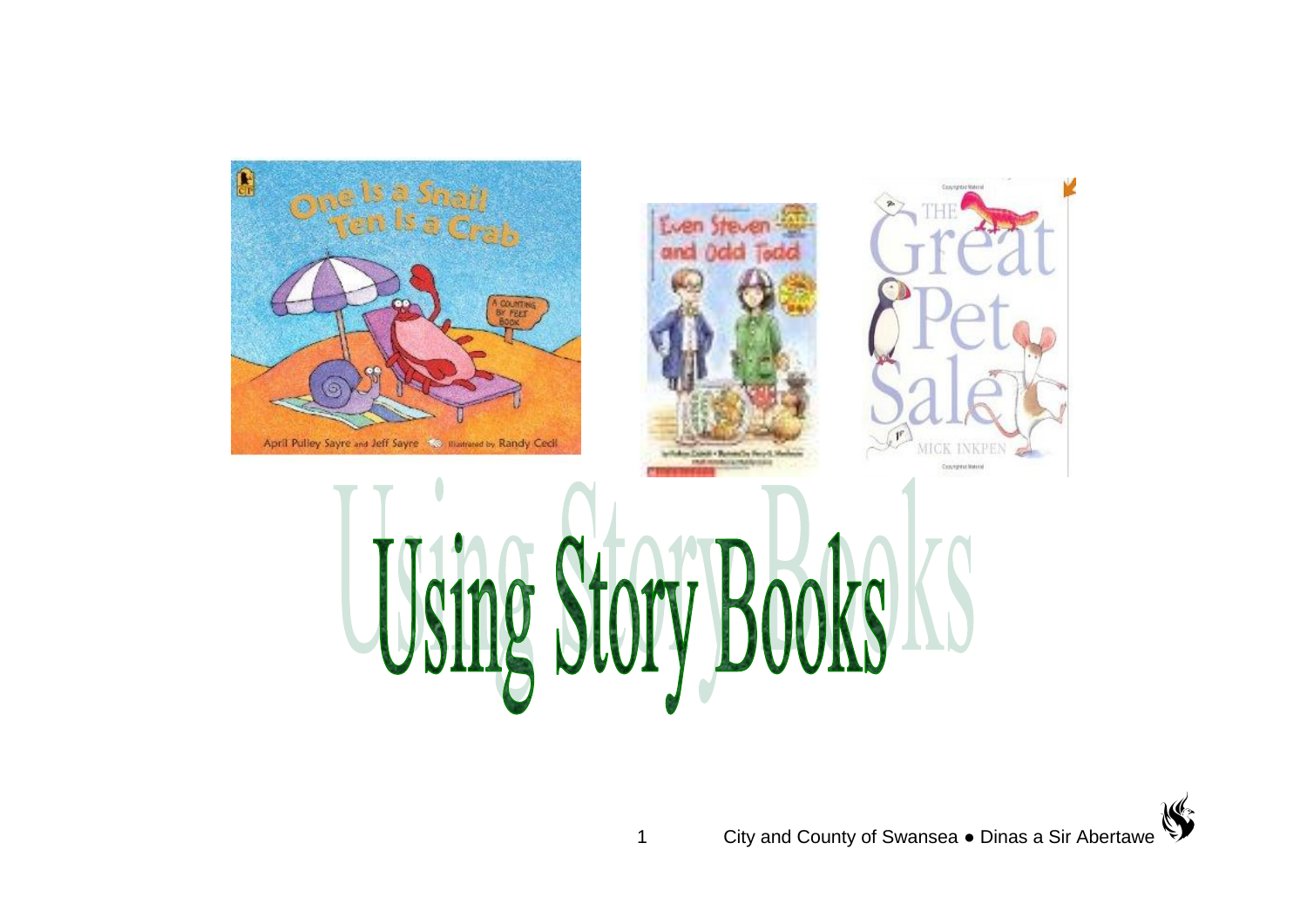

**Explore numbers 1 to 10. How are they made in the book? Use toy animals to show combinations or draw pictures/write words/numbers – they will record at their own level of understanding – Concrete, Visual or Abstract.**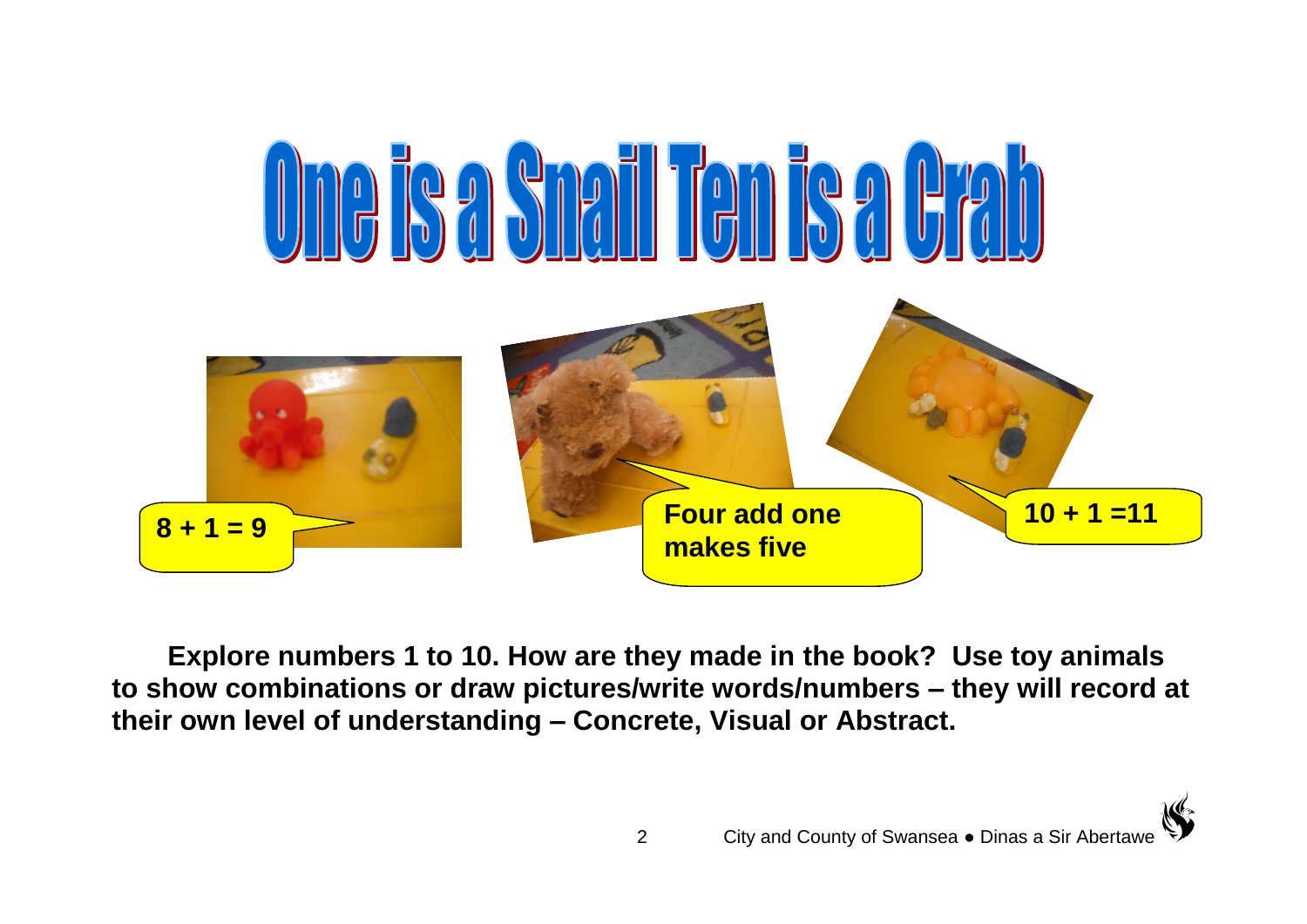

**I can make 20. 8 add 10 add 2 makes 20 Can you find another way?**

**Recording Visually** 

**Bingo**





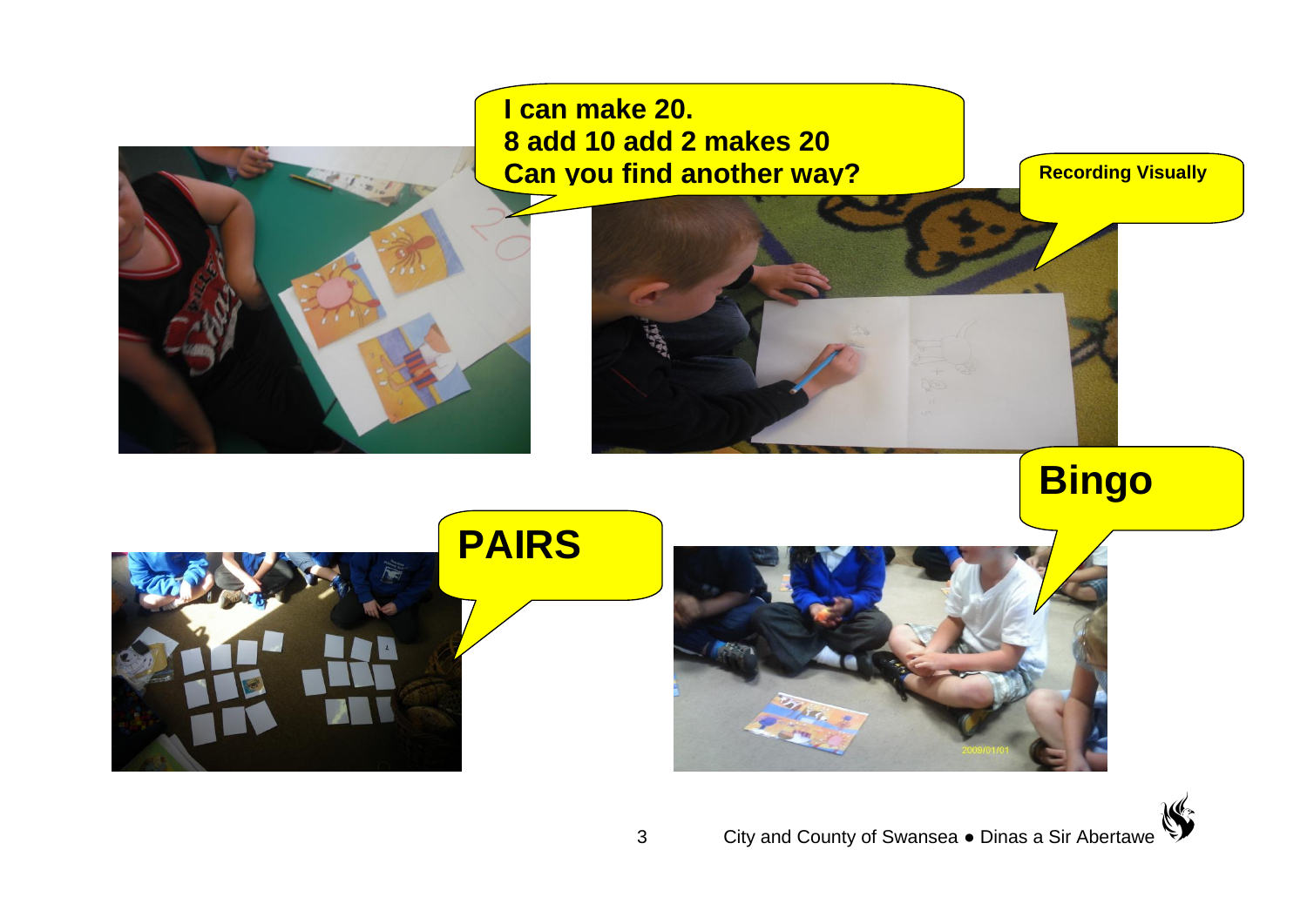### **Closed Questions**

**I have two cards in my hand that show 7 feet altogether. What two cards do I have? I have a pair of cards, both the same and altogether there are 12 feet. Which two cards do I have? I have 3 cards in my hand. They are all the same and I can see 12 feet. What cards do I have? I have three different cards. The total number of feet is 7? What cards do I have?**

### **Open Questions**

**I have two cards and the total is an odd number. What two cards might I have?**

**I have 6 feet on my cards. What cards might I have?**

**I have two cards. I do not have the least or the most number of legs possible. What two cards might I have?**

**I have 10 feet on my cards. What cards might I have?**

**Cards/toy animals could be placed inside envelopes and the total number of feet put on the outside. Or one card out side the enveloped for the children to see, the total on the envelope and they have to find what number/picture/toy is inside.**

## **Flip Questions**

**I have 3 cards in my hand. You can ask me number questions to find out what my cards are. (or child has a hat with the cards stuck on. They can not see the cards and have to ask the class questions to find out what cards are on the hat.)**

**e.g. Is your total more than 10? Do you have an odd number of feet on your cards?**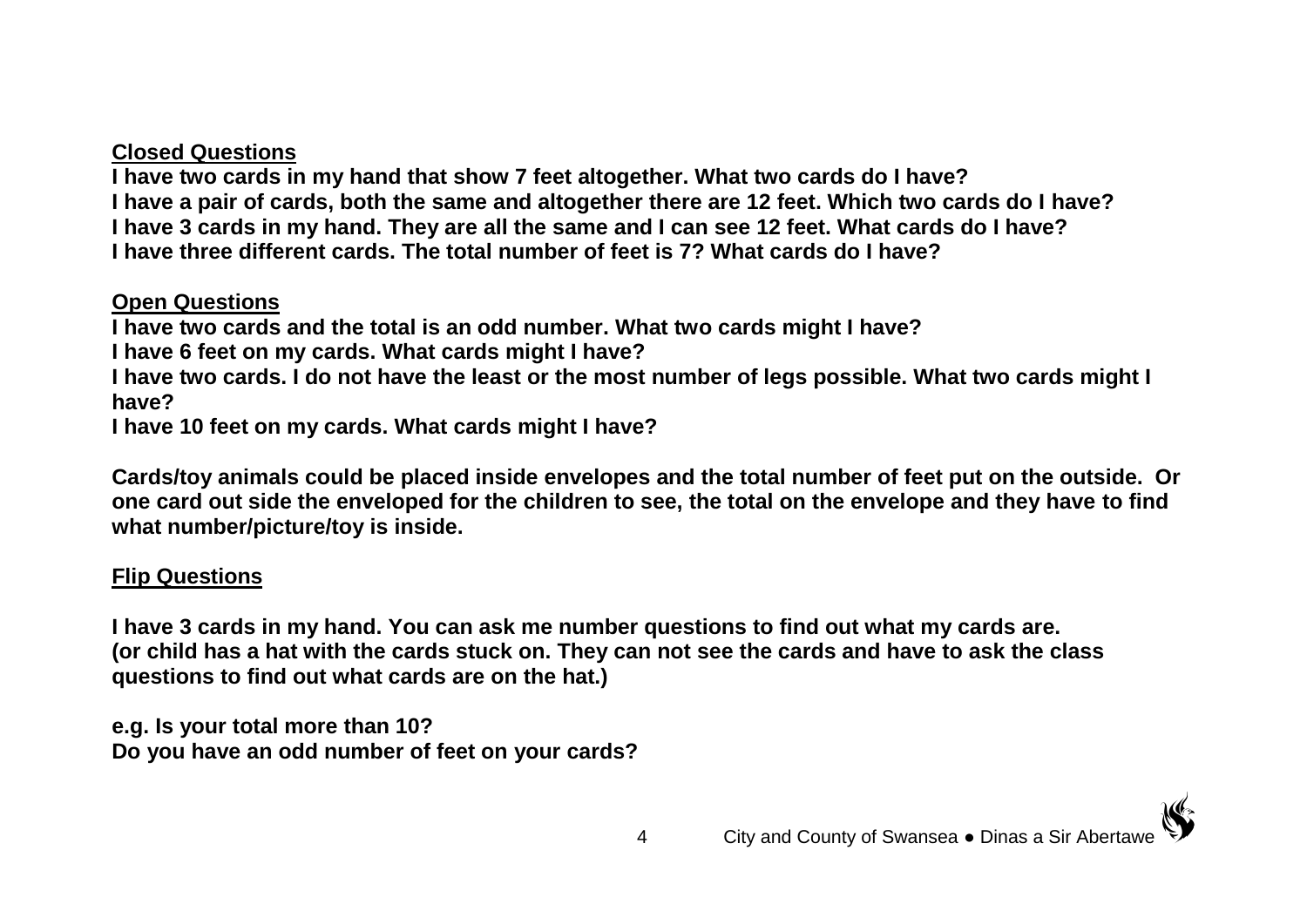**Write number sentences / stories using the cards.**

**Make your own Story book.**

**Bingo** 

**Pairs**

**Dominoes**

**Snap**

**Feely bag activities-toy animals**

**Make a game board or use an animal dice**

**Write a quiz?**

**Make a number line using animal cards.**

**Odd and Even – write down the number of feet of all the animals, except the snail? What do you notice? Is there a pattern? Why do they go up in 2s? What is a pair? These are called even numbers. They have a partner.**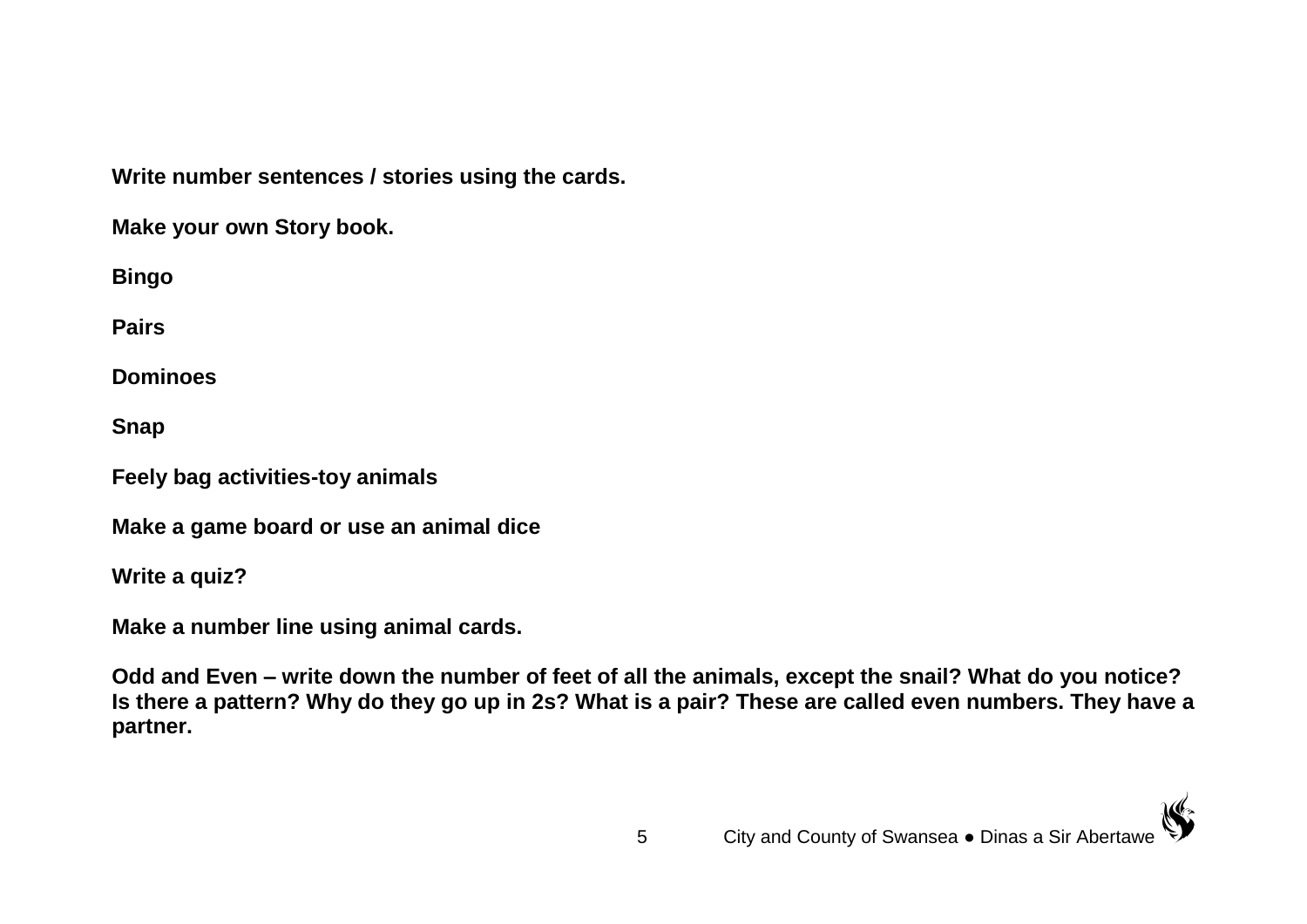**Now explore the snail and other missing numbers. ( see file on odd and even with chants and rhymes)** 

**Count the letters in your name – are you odd or even – which animal card has the same number as you? What do you notice about the odd numbers? (they need a snail+animal). Why? Can you make your name number in another way? Do odd numbers still need a snail? Discuss.**

**Addition spider + man = man + spider (commutative law)**

**How many ways can you make e.g. 24?**

**Concrete / visual / abstract recording**

**24 snails 12 men 6 dogs 4 insects 3 spiders 2 crabs and 2 men 1 crab+ 2 dogs + 1 insect…etc** 

**What goes with a spider to make 10?**

**The answer is 12 – I have 1 man. What is missing? Discuss inverse. Using subtraction to find missing number and animal.**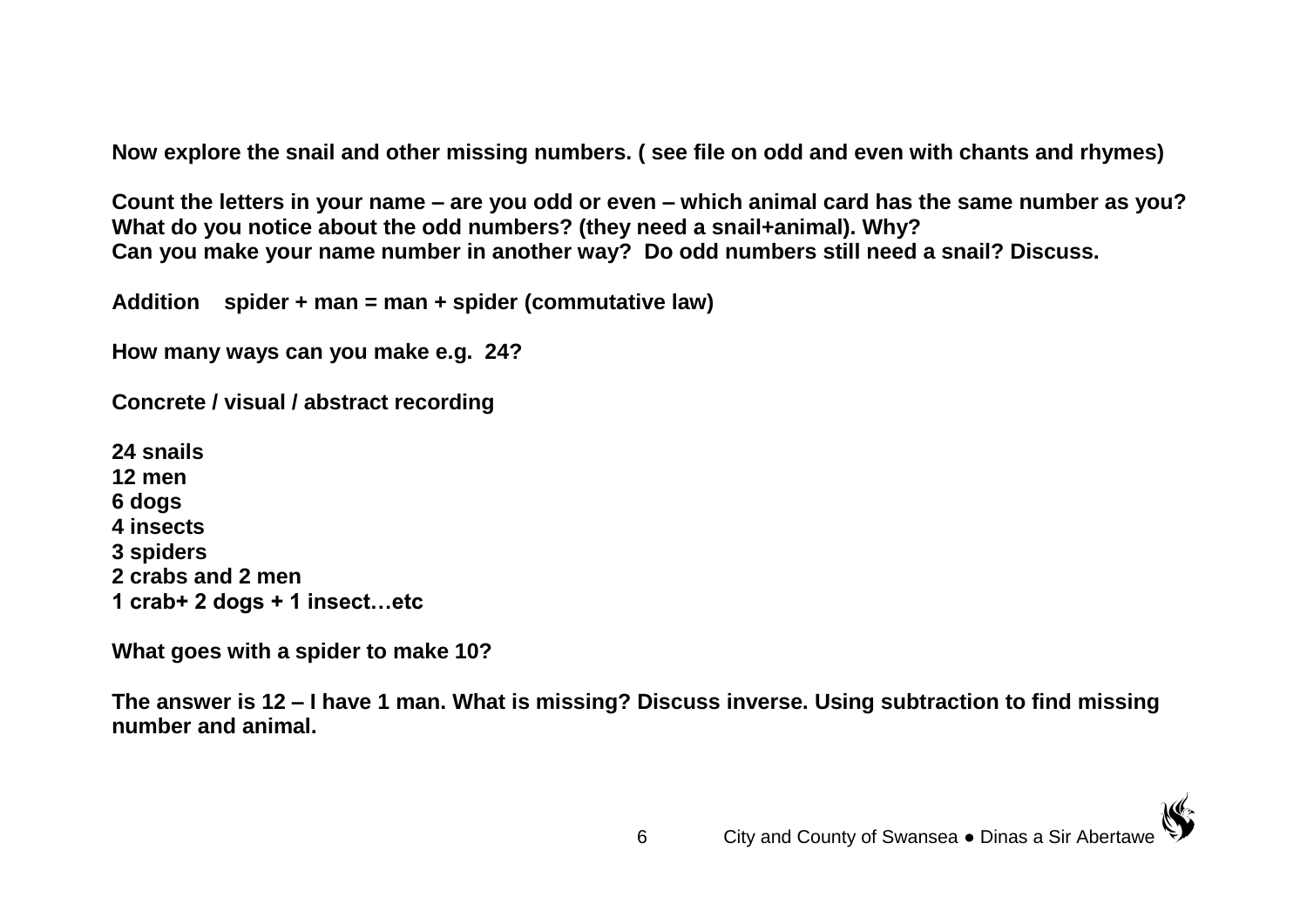**Multiplication – lots of** 

**3 lots of men = 6 8 lots of crabs = 80 2 lots of dogs = 8**

**4 lots of 2 = man + man + man + man**

**Commutative law of multiplication**

```
8 lots of crabs(10) = 10 lots of spiders (8)
```
**Counting in tens using crabs – forwards and backwards**

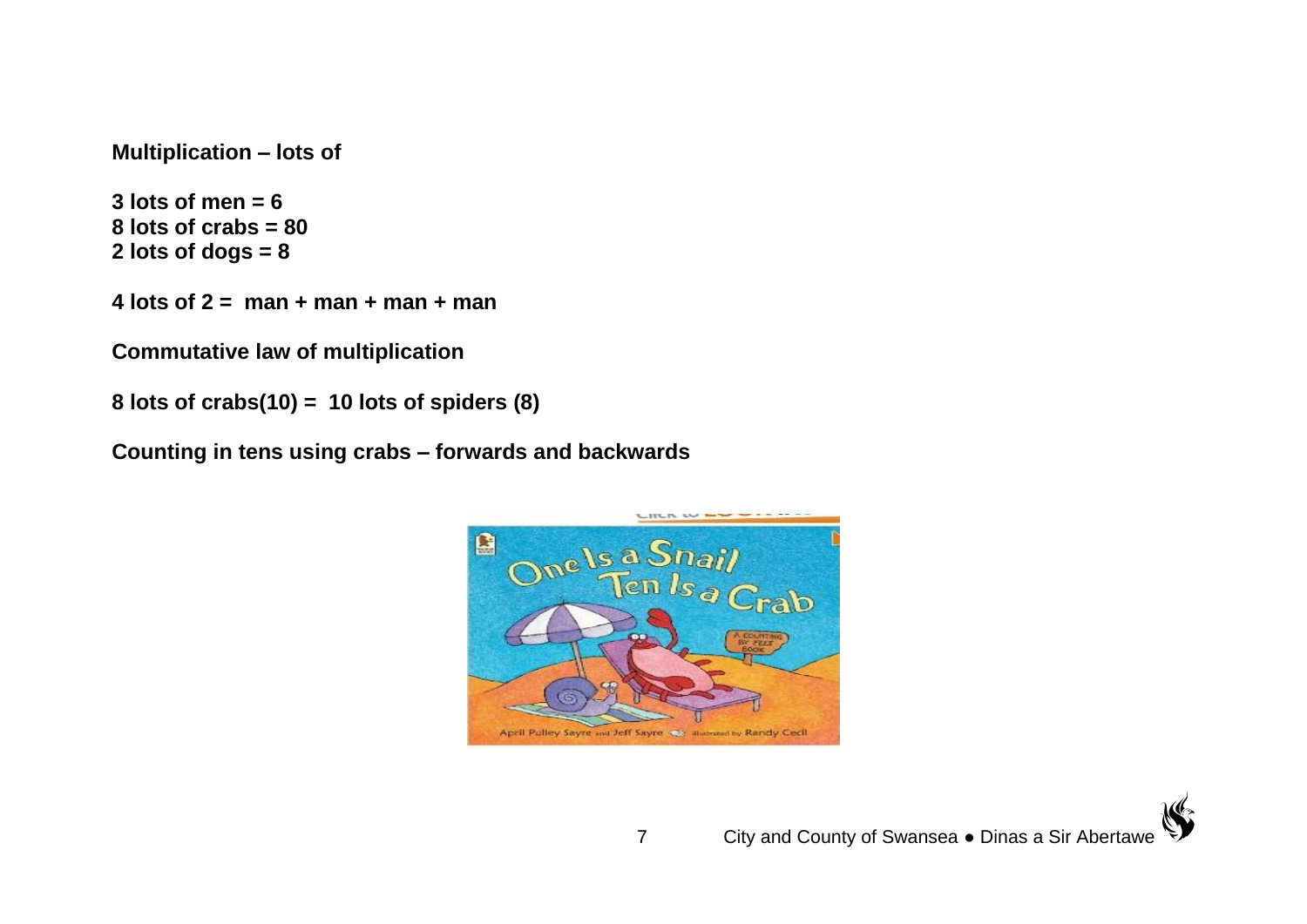

**By Kathryn Cristaldi**





**Get the children to count the number of letters in their names. Are you an odd Todd or an Even Steven – sort other words into Even and Odd.**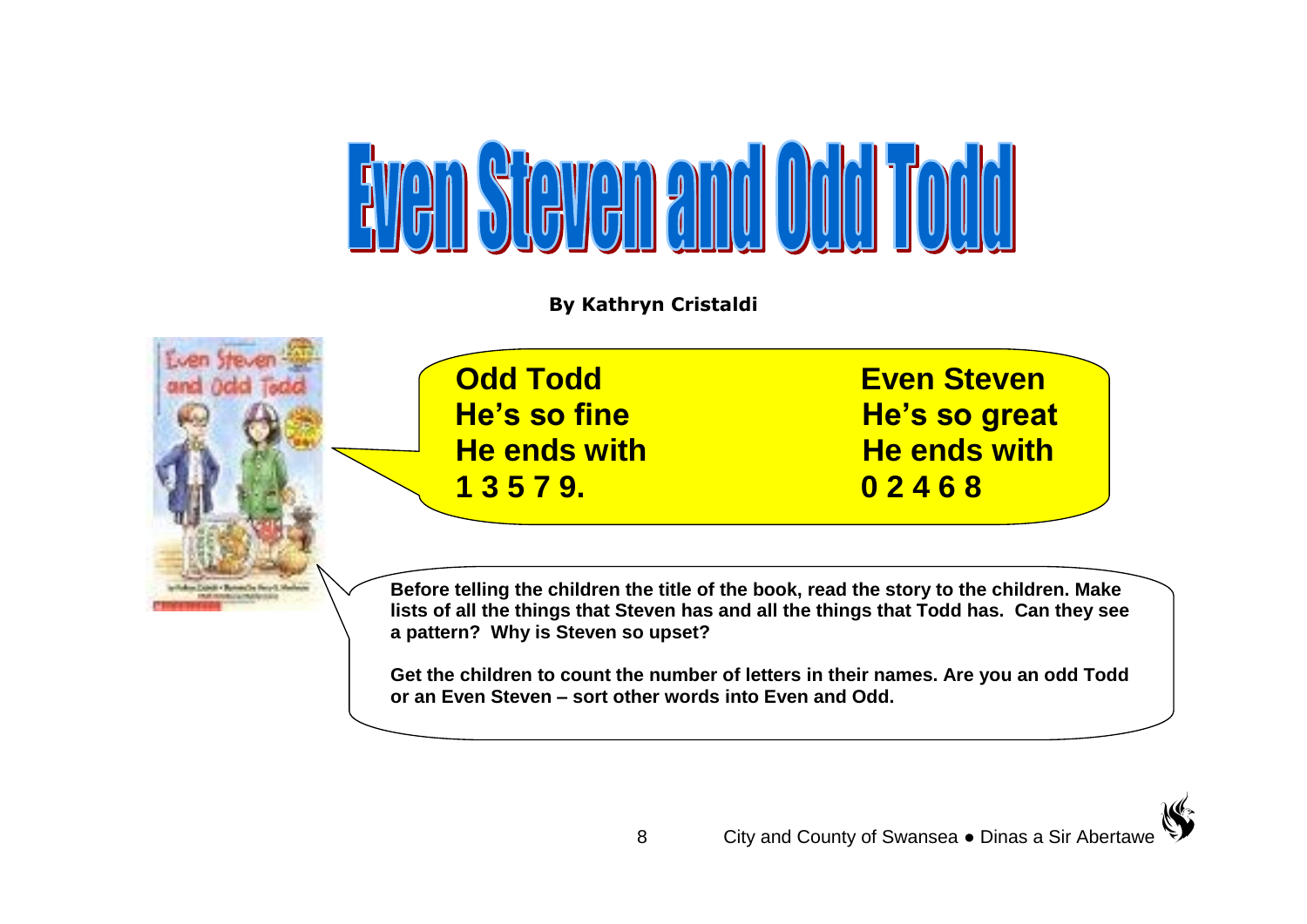**Counting to see if a number is odd or even –**

**Use both hands e.g. is 5 odd or even.**

**1 put up a thumb, 2 put up opposite thumb, 3 put up index finger, 4 put up index finger**

**If you are an even number You always have a pair So if you look around Your buddy will always be there. BUT.. If you are an odd number There's always a lonely one He looks around to find his buddy But he's the only one.**

**5 put up middle finger. – put hands together and partner fingers up – is there an odd one - yes - so 5 is odd.**

**For numbers over 10** 

**e.g. 15 use all fingers to tap together to say TEN, then count 11, 12, 13, 14, 15 as above.**

**This also helps to how why it is the unit digit that we check to see if a number is odd or even as multiples of ten are always even.**

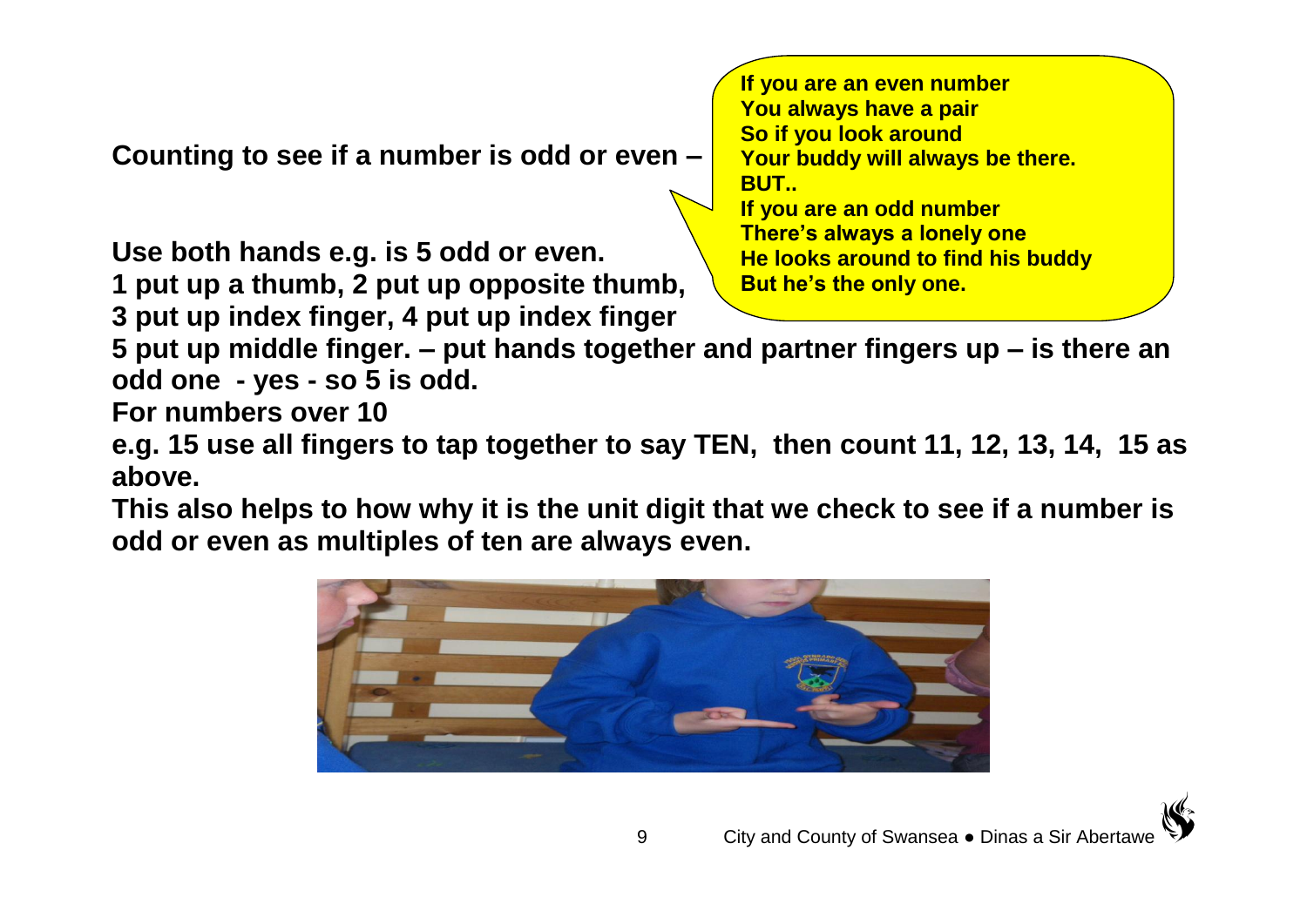**Explore addition – Problem Solving**

**Even + even = even Odd + Odd = ? Odd + even = ? What about 3 numbers?**

**Make a number line and arrange cubes to show odd and even clearly.** 



**The odd cube now stands out. It is easy to move cubes and fit together and the children can understand why odd + odd = even and odd + even = odd and even + even stays even.**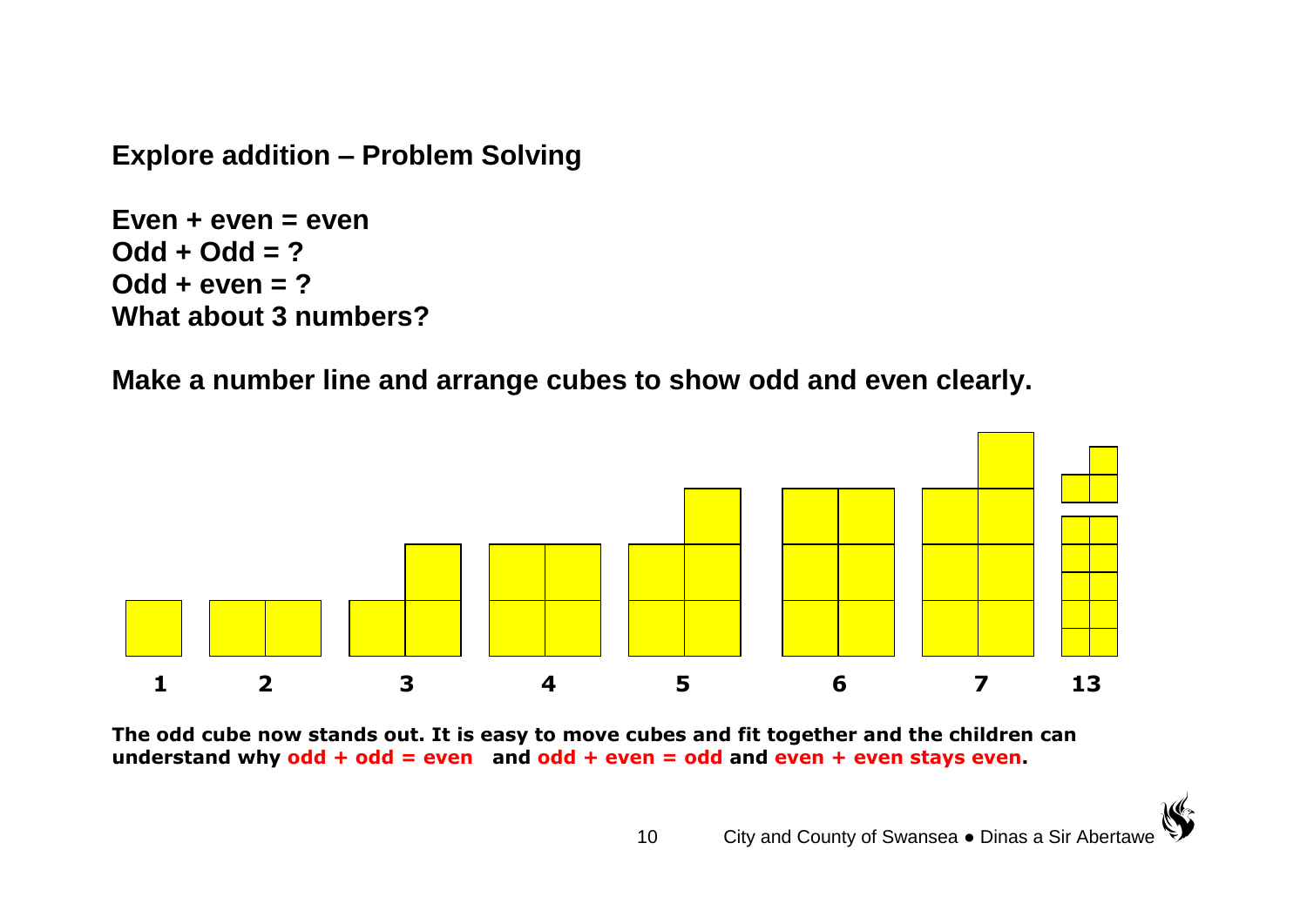

# $\begin{array}{c} \n\end{array}$  $\frac{1}{\pi}$



**We made a pet shop.** 

.

**We paid for the pets with real money.**

**Students share the book** *The Great Pet Sale,* **by Mick Inkpen, to learn about bargains and sales, comparison shopping, and how commercials and advertisements attract customers.**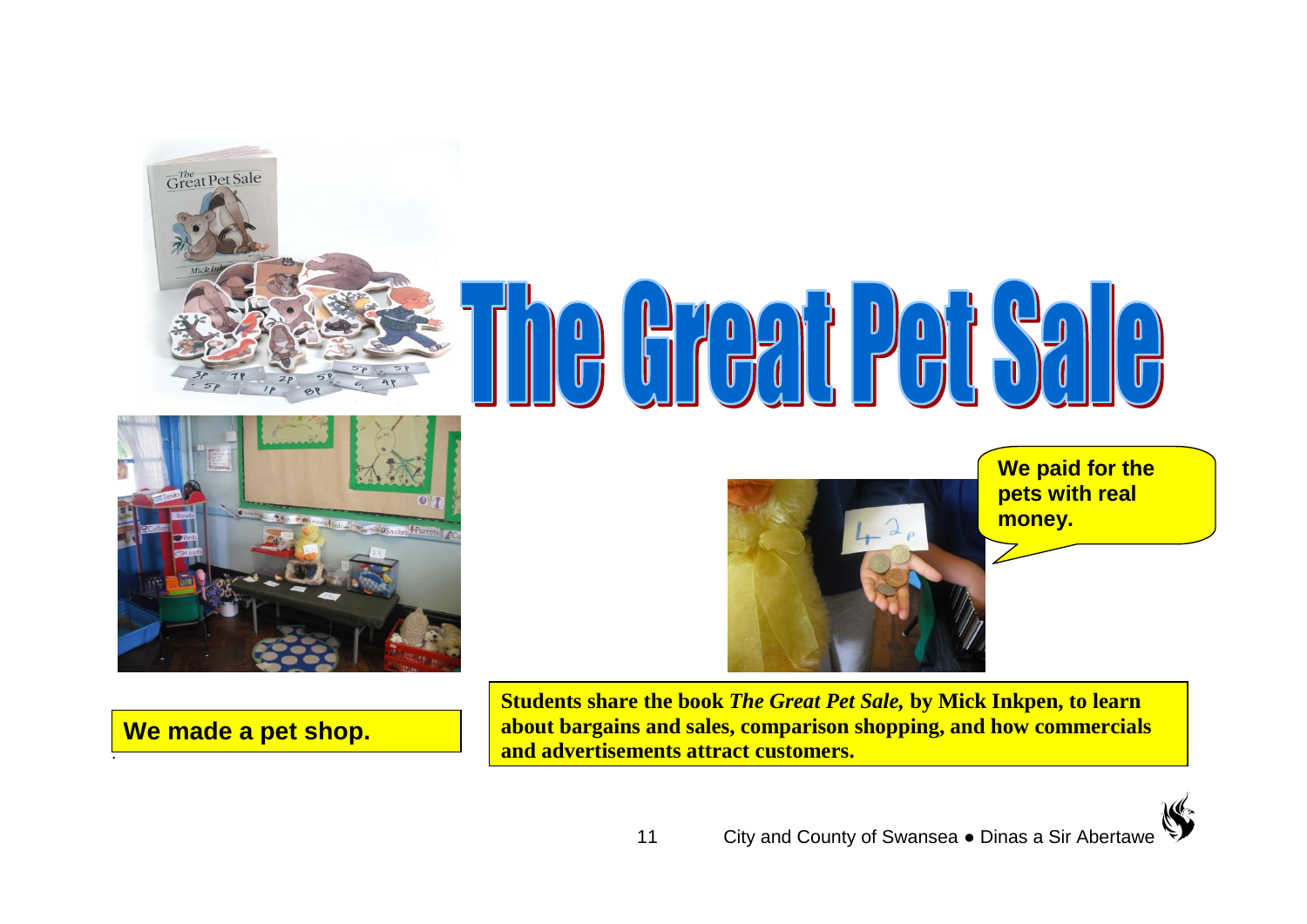

| <b>New Vocabulary</b> |                      |                  |                        |
|-----------------------|----------------------|------------------|------------------------|
| <b>Advertise</b>      | <b>Advertisement</b> |                  | <b>Bargain Compare</b> |
| <b>Customer</b>       | <b>Price</b>         | <b>Price Tag</b> | <b>Sale</b>            |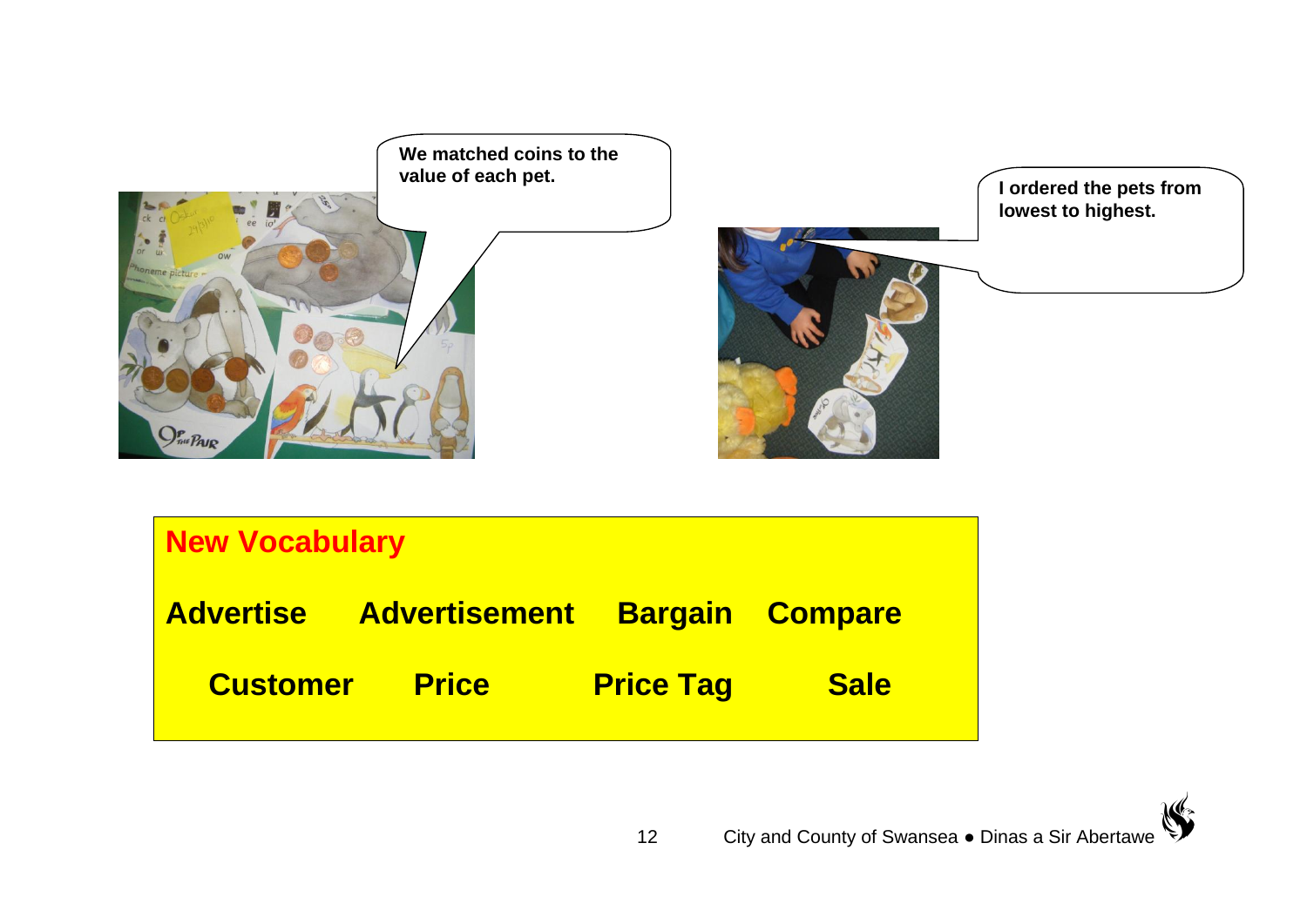**See [www.takechargeamerica.org](http://www.takechargeamerica.org/) for a full lesson plan and other books that can be used to develop financial capability.**

**Share the book** *The Great Pet Sale.*

**Today we're going to be talking about shopping and choosing how you want to spend your money. I'm going to read a book to you about a boy who goes to a pet store to buy a new pet. He sees many wonderful pets for sale, and one animal that really, really wants the boy to buy him.** 

**Briefly discuss the book with the class.**

**How much money did the boy have to spend for a new pet?**

**What was the cheapest, or least expensive, pet for sale at the pet shop? What was the most expensive? Why did we see the rat on every page?**

**He wanted to be bought, so he followed the boy around the room, trying to**

**talk him into a sale.**

**What choice did the boy make at the end of the story? Did you expect that ending?**

**Allow a few children to share their predictions for the end of the story. You might want to create a running addition problem to prove that the £1 really was enough to buy all the pets:**

 $1 + 2 + 3 + 4 + 5 + 5 + 5 + 5 + 5 + 6 + 7 + 8 + 9 + 10 + 25 = £1.00$ 

<sup>13</sup> City and County of Swansea ● Dinas a Sir Abertawe